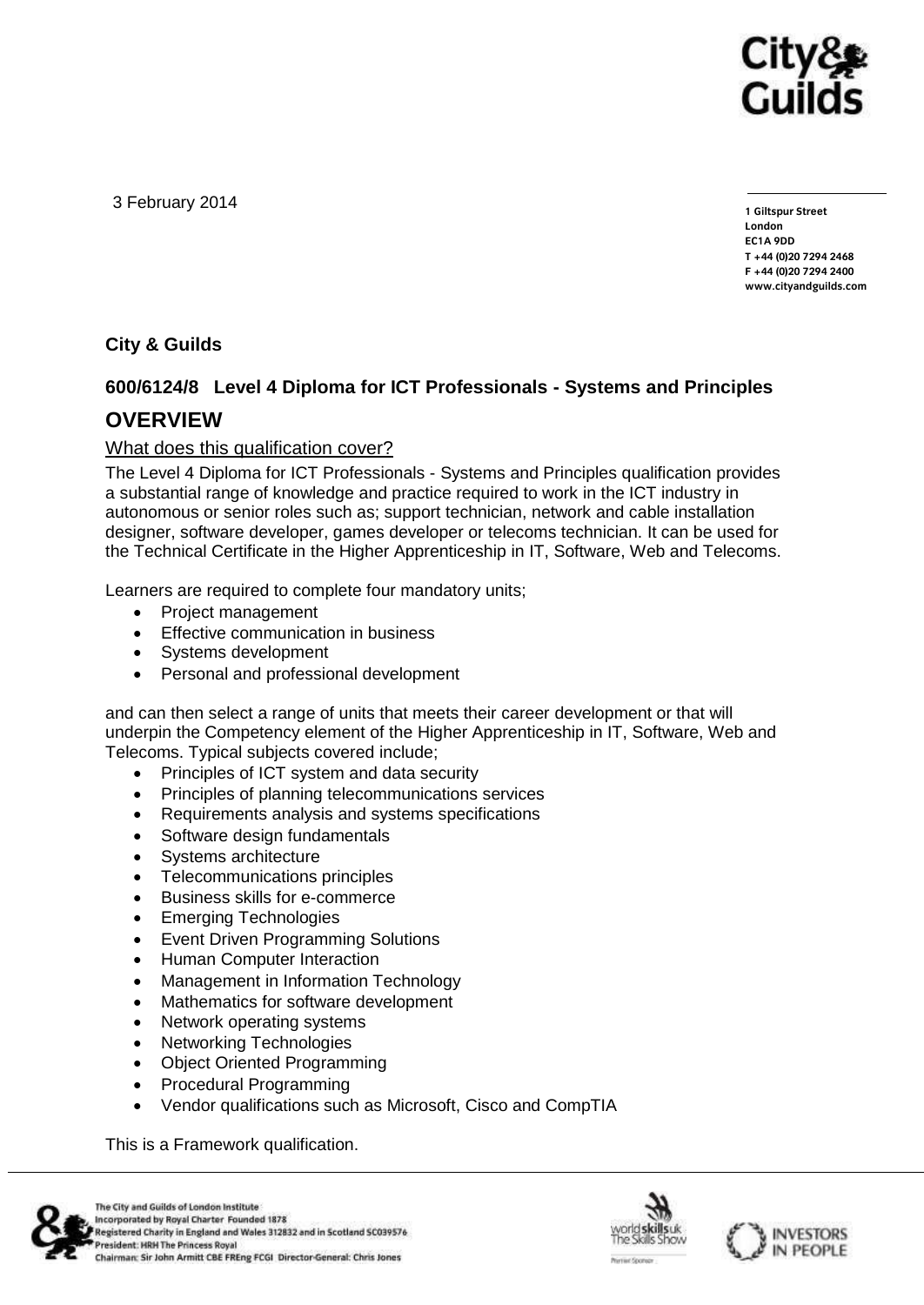# Cityg Guilds

#### Who could take this qualification?

The Level 4 Diploma for ICT Professionals - Systems and Principles allows learners to learn, develop and practise the higher level skills required for employment and/or career progression as ICT and Telecommunications professionals. The qualification will enable learners to gain generic and specific management and technical skills appropriate to their field or aspirations.

There are no formal entry requirements for learners undertaking this qualification. However, centres must ensure that learners have the potential and opportunity to successfully gain the qualification and it is suggested that the following qualifications (or similar) would provide suitable introduction to the subjects covered;

- 500/3476/5 Level 3 Certificate in ICT Systems and Principles
- 501/1585/6 Level 3 Diploma in ICT Systems Support
- 501/0277/1 Level 3 Diploma for ICT Systems and Principles for IT Professionals
- 501/1788/9 Level 3 Diploma in ICT Professional Competence
- 601/1487/3 Level 3 Diploma in Information Security

The qualification is suitable for a wide age range starting at 16.

## **What could this qualification lead to?**

#### Will the qualification lead to employment?

This qualification provides the skills and knowledge for a learner to undertake a role within an ICT environment in areas such as;

- Systems or data analysts
- Systems or software development
- Network design or management
- ICT or telecommunications integration
- Information or systems management

#### Will the qualification support progression to further learning?

The Level 4 Diploma for ICT Professionals - Systems and Principles can lead to the following qualifications:

- ILM Level 4 or Level 5 Qualifications in Management
- City & Guilds Professional Recognition Awards
- Higher Apprenticeship in IT, Software, Web and Telecoms
- Higher Apprenticeship in Information Security

The qualification also gives opportunities for research, analysis and original thought, helping learners to develop these higher level skills which are useful for entry into Higher **Education** 

#### Using this size of qualification

This qualification has been created to provide a substantial introduction into the ICT industry and allow the learner to select a set of units support a wide range of job roles dependent on the need of the employer, as well as the opportunity create an ICT Professional Generalist within an SME.